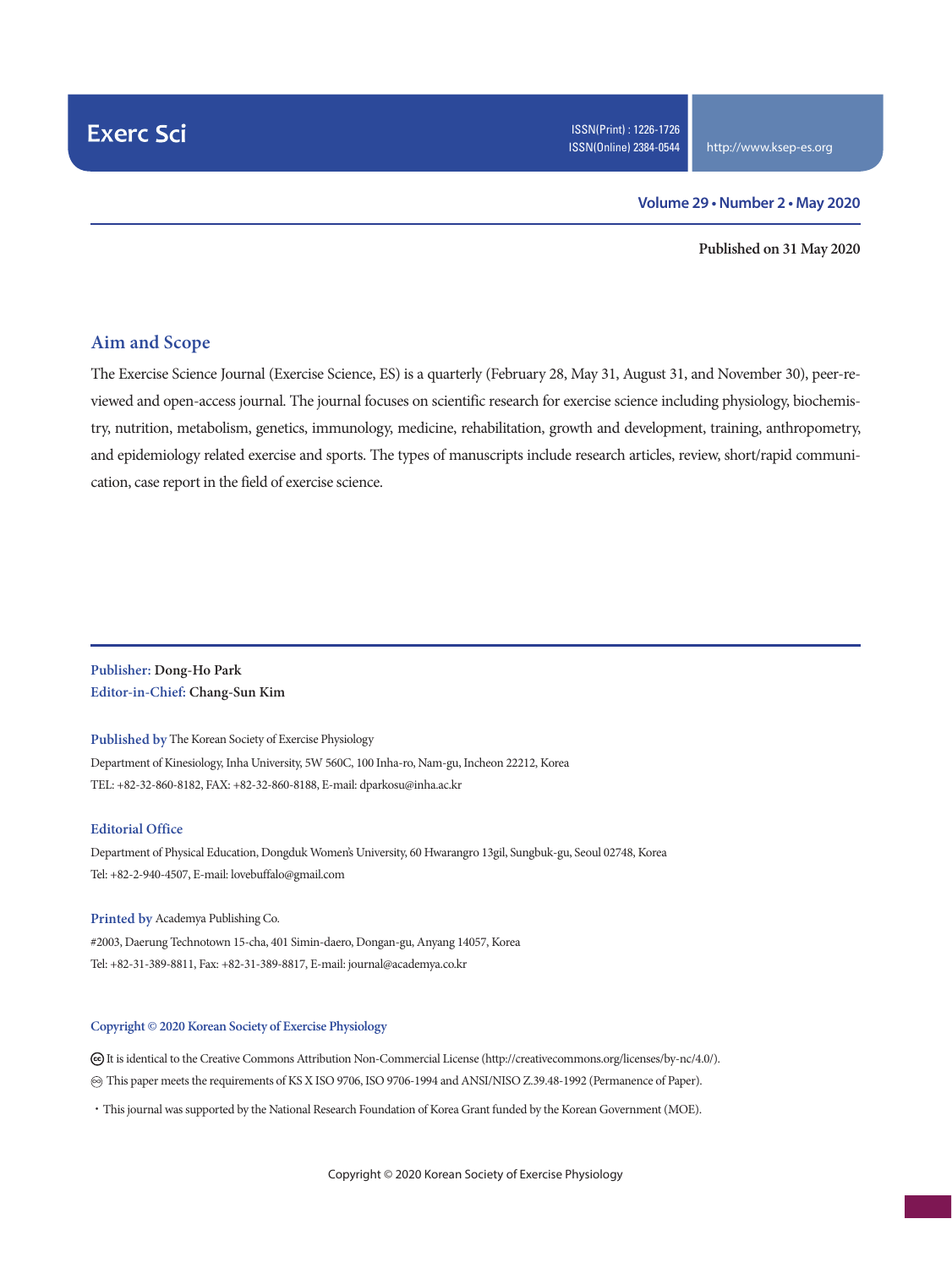# **CONTENTS**

#### **Volume 29 Number 2 May, 2020**

#### **Editorial**

107 Beyond the Horizon of Exercise Science Changsun Kim

#### **Review Articles**

- 109 Effects of Resistance Exercise on Muscle Mass, Strength, and Physical Performances in Elderly with Diagnosed Sarcopenia: A Systematic Review and Meta-Analysis Kyung Min Kim, Hyun Joo Kang
- 121 Rearfoot and Tibial Motion during Gait Associated with Medial Tibial Stress Syndrome: A Systematic Review Hyung-Pil Jun, Eunwook Chang

#### **Original Articles**

- 129 Determination of Anaerobic Capacity Reliability and Validity of Sprint Running Tests Corinna Wawer, Oliver Heine, Hans-Georg Predel, Da-Sol Park, Woo-Hwi Yang
- 138 Effects of 12 Weeks Resistance Exercise on Blood Testosterone, DHT and Bone-Related Metabolism in Orchiectomized Rats Kyung A Back, Se Hwan Park, Jin Hwan Yoon
- 146 Association between Estimated Cardiorespiratory Fitness and All-cause Mortality in Underweight Older Adults Inhwan Lee, Byungroh Kim
- 154 The Effect of Five Weeks of Basic Military Training on Physical Fitness and Blood Biochemical Factors in Obese Military Recruits Just Conscripted into the Army

Sang Gook Seo, Se Hwan Park, Jin-Hwan Yoon, Byeong-Wan Kim, Hyunseok Jee

- 162 Acute Effect of Moderate-intensity Aerobic Exercise on Cerebral Blood Flow and Cognitive Function in Young Adults: Treadmill vs. Cycle Ergometer Yejin Kang, Ruda Lee, Moon-Hyon Hwang, Myong-Joo Lim
- 170 Relationship between Smartphone Use Time, Sitting Time, and Fitness Level in University Students Jun-Il Yoo, Jinkyung Cho, Kyung-Wan Baek, Min-Ho Kim, Ji-Seok Kim
- 178 Effect of Moderate Intensity Exercise on Synaptic Vesicle Transporter and Antioxidant Enzyme Expression in High Fat Diet Fed 3xTg Mice Dong-Hyun Kim, In-Jae Kim
- 188 The Impacts of Self-expression on the Self-efficacy of Intellectually Disabled Children Who Participated in a Art Integration Movement Program Sun-Mi Jang
- 195 The Feasibility of Hospital-based Exercise Program on the Level of Physical Activity and Body Composition in Cancer Survivor: An Exploratory Feasibility Study

Mi Kyung Lee, Ji Yong Byeon, Jae Youn Chung, Justin Y. Jeon